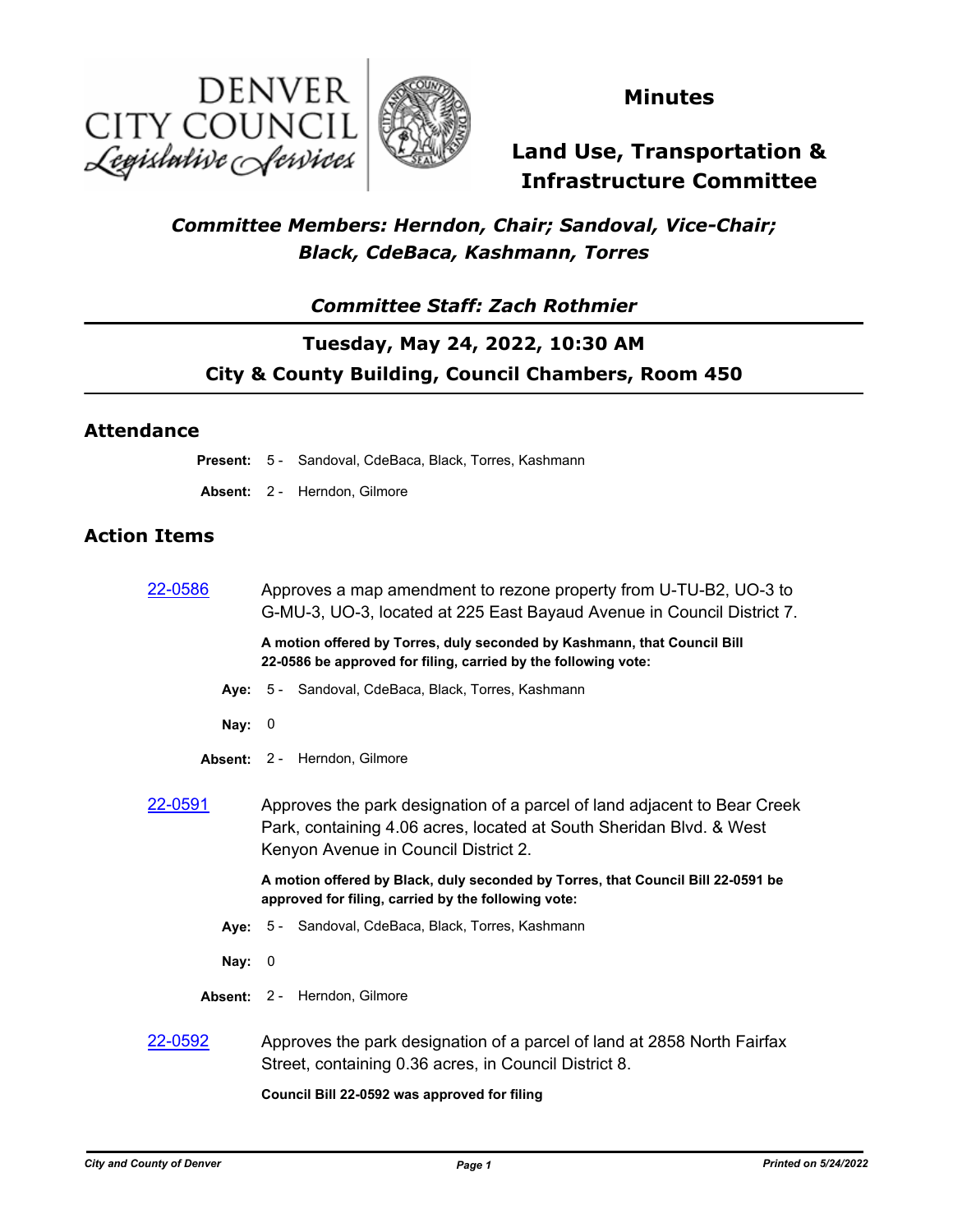# **Minutes Land Use, Transportation & Infrastructure Committee Tuesday, May 24, 2022**

| 22-0593           | Approves the park designation of a parcel of land at Gateway Landing<br>Park, containing 3.0 acres, located at 4991 North Telluride Street, in<br>Council District 11.                        |
|-------------------|-----------------------------------------------------------------------------------------------------------------------------------------------------------------------------------------------|
|                   | Council Bill 22-0593 was approved for filing                                                                                                                                                  |
| 22-0594           | Approves the park designation of a parcel of land in Montbello Open<br>Space, containing 5.6 acres, located at 12680 East Albrook Drive, located<br>in Council District 8.                    |
|                   | Council Bill 22-0594 was approved for filing                                                                                                                                                  |
| 22-0595           | Approves the park designation of a parcel of land in Platte Farm Open<br>Space, containing 6.2 acres, located at East 48th Avenue and Grant<br>Street, in Council District 9.                 |
|                   | Council Bill 22-0595 was approved for filing                                                                                                                                                  |
| 22-0596           | Approves the park designation of a parcel of land at unnamed lliff &<br>Bellaire Park, containing 1.88 acres, located on East Iliff Avenue & South<br>Bellaire Street, in Council District 4. |
|                   | Council Bill 22-0596 was approved for filing                                                                                                                                                  |
| 22-0597           | Approves the park designation for Uplands Park, containing 14.6 acres,<br>located on East 50th Avenue from Trenton Street to Northfield Blvd in<br>Council District 8.                        |
|                   | Council Bill 22-0597 was approved for filing                                                                                                                                                  |
| 22-0598           | Approves the park designation for the Westwood Park addition, containing<br>0.48 acres, located at Westwood Park on West Kentucky Avenue in<br>Council District 3.                            |
|                   | Council Bill 22-0598 was approved for filing                                                                                                                                                  |
| <b>Briefings</b>  |                                                                                                                                                                                               |
| 22-0626           | <b>Blueprint Denver Annual Briefing</b>                                                                                                                                                       |
|                   | <b>Block Vote</b>                                                                                                                                                                             |
| <b>Block Vote</b> |                                                                                                                                                                                               |
|                   | A motion offered to approve the following items en bloc, carried by the following<br>vote:                                                                                                    |

**Aye:** 5 - Sandoval, CdeBaca, Black, Torres, Kashmann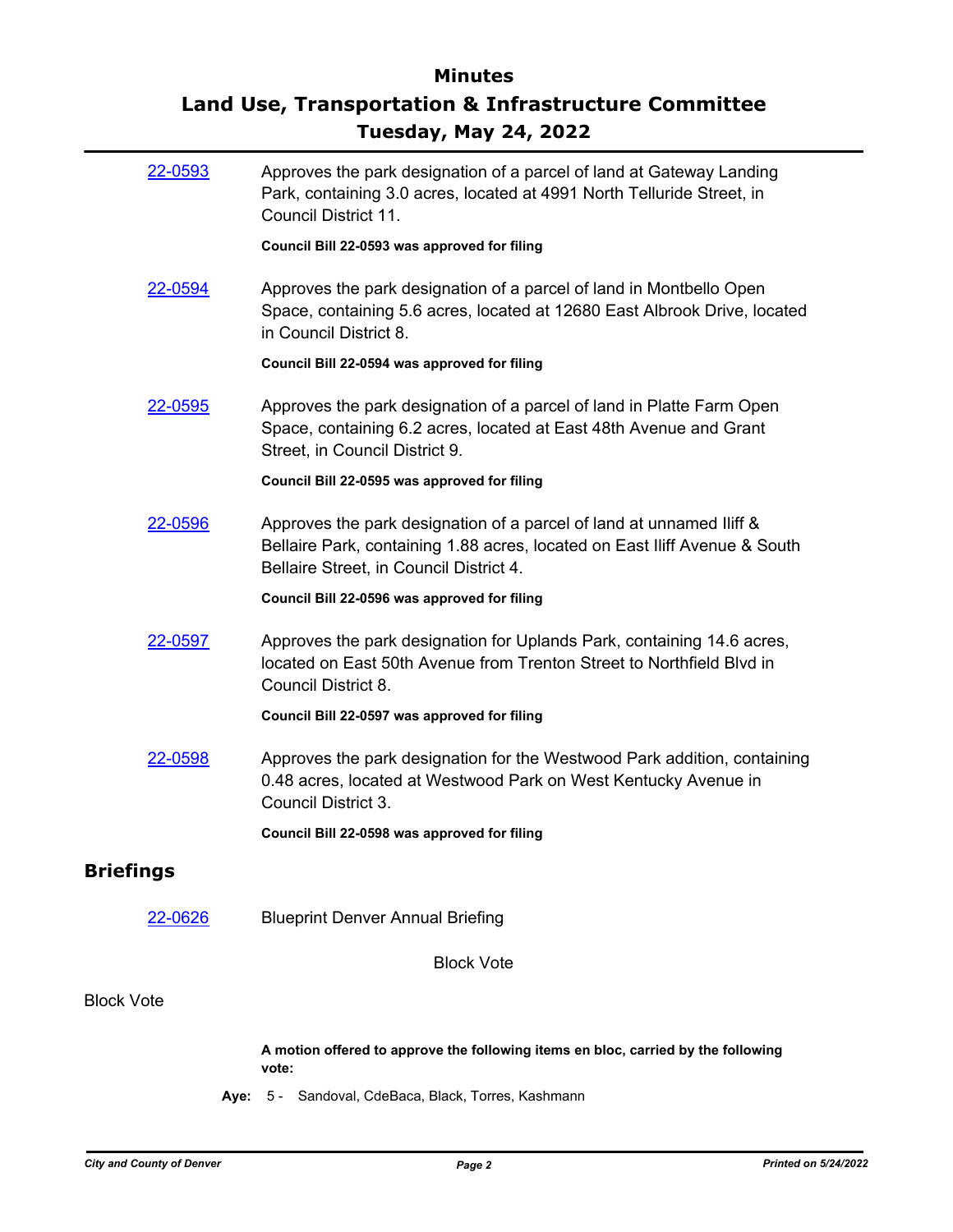# **Minutes Land Use, Transportation & Infrastructure Committee Tuesday, May 24, 2022**

**Nay:** 0

**Absent:** 2 - Herndon, Gilmore

### **Consent Items**

| 22-0585        | Approves a map amendment to rezone property from E-SU-Dx to<br>E-SU-D1x, located at 1170 North Holly Street in Council District 5.                                                                                 |
|----------------|--------------------------------------------------------------------------------------------------------------------------------------------------------------------------------------------------------------------|
|                | A motion offered that Council Bill 22-0585 be approved by consent en bloc,<br>carried by the following vote:                                                                                                       |
|                | Aye: 5 - Sandoval, CdeBaca, Black, Torres, Kashmann                                                                                                                                                                |
| Nay: $0$       |                                                                                                                                                                                                                    |
|                | Absent: 2 - Herndon, Gilmore                                                                                                                                                                                       |
| 22-0599        | Approves a contract with SavATree, LLC for \$650,000 and through<br>12-31-2024 for emerald ash borer pesticide treatments on city-maintained<br>trees on city-owned property, citywide (202262174).                |
|                | A motion offered that Council Resolution 22-0599 be approved by consent en<br>bloc, carried by the following vote:                                                                                                 |
| Ave:           | 5 - Sandoval, CdeBaca, Black, Torres, Kashmann                                                                                                                                                                     |
| Nay: $0$       |                                                                                                                                                                                                                    |
|                | Absent: 2 - Herndon, Gilmore                                                                                                                                                                                       |
| 22-0600        | Approves a contract with Tiger Tree, Inc for \$650,000 and through<br>12-31-2024 for emerald ash borer pesticide treatments on city-maintained<br>trees on city-owned property, citywide (202262202).              |
|                | A motion offered that Council Resolution 22-0600 be approved by consent en<br>bloc, carried by the following vote:                                                                                                 |
|                | Aye: 5 - Sandoval, CdeBaca, Black, Torres, Kashmann                                                                                                                                                                |
| Nay:           | 0                                                                                                                                                                                                                  |
|                | Absent: 2 - Herndon, Gilmore                                                                                                                                                                                       |
| <u>22-0601</u> | Approves a contract with TruGreen Limited Partnership for \$650,000 and<br>through 12-31-2024 for emerald ash borer pesticide treatments on<br>city-maintained trees on city-owned property, citywide (202262177). |
|                | A motion offered that Council Resolution 22-0601 be approved by consent en                                                                                                                                         |

**Aye:** 5 - Sandoval, CdeBaca, Black, Torres, Kashmann

**bloc, carried by the following vote:**